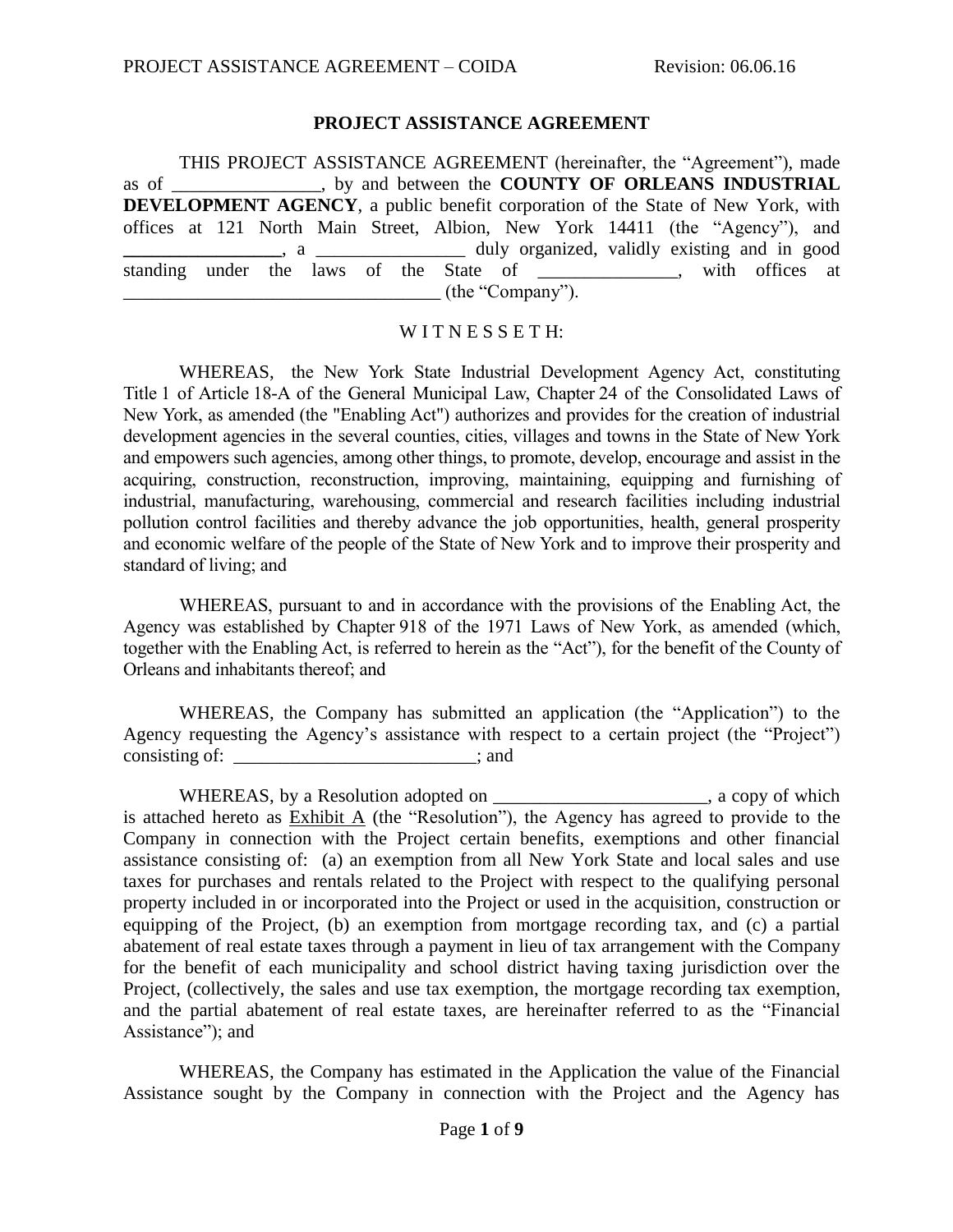authorized in the Resolution an exemption from New York State and local sales and use taxes for purchases of sales-taxable tangible personal property and services in connection with the Project which do not exceed a total cost of \$ and an exemption from mortgage recording tax for mortgages aggregating an amount not to exceed  $\text{\$}$  : and

WHEREAS, the Resolution authorizes the Agency to acquire an interest in the Project and to enter into the Project Documents (as defined in the Resolution) which will provide for the completion of the Project by the Company and the provision of the Financial Assistance by the Agency, all in accordance with Act and the Resolution; and

WHEREAS, pursuant to the Act, no Financial Assistance shall be provided to the Company prior to the effective date of this Agreement, which sets forth certain terms and conditions under which the Financial Assistance will be provided to the Company.

NOW THEREFORE, in consideration of the covenants herein contained and other good and valuable consideration the receipt and sufficiency of which are hereby acknowledged, it is mutually agreed as follows:

1. Purpose of Project. It is understood and agreed by the parties hereto that the Agency has agreed to provide the Financial Assistance in connection with the Project and to enter into the Project Documents in order to promote, develop, encourage and assist in the acquiring, constructing, reconstructing, improving, maintaining, equipping and furnishing of the Project to advance the job opportunities, health, general prosperity and economic welfare of the people of Orleans County and to otherwise accomplish the public purpose of the Act.

2. PILOT Agreement. The Payment in Lieu of Tax Agreement ("PILOT Agreement") authorized in the Resolution shall require the Company to make payments in lieu of real estate taxes in accordance with the schedule and formula more particularly set forth in the Resolution.

3. Limitation on Sales Tax Exemption. In accordance with the Resolution the Company further: (i) covenants that the purchase of goods and services relating to the Project and subject to New York State and local sales and use taxes are estimated in an amount up to \$ benefits authorized and approved by the Agency cannot exceed \$

4. Termination, Modification and/or Recapture of Agency Financial Assistance. In the event, because of the involvement of the Agency, the Company claims an exemption from New York State sales or use tax in connection with the Project, and such exemption is claimed with respect to property or services not authorized in the Resolution, or which exemption is in excess of the amounts authorized thereunder, or is otherwise not permitted under the Resolution or this Agreement, or if the Company shall fail to comply with a material term or condition regarding the use of property or services acquired by the Company as agent for the Agency as set forth in the Resolution or in this Agreement or in any document authorized in the Resolution, then the Company shall be required to remit to the Agency an amount equal to the amount of New York State sales and use taxes for which such exemption was improperly claimed. A failure to remit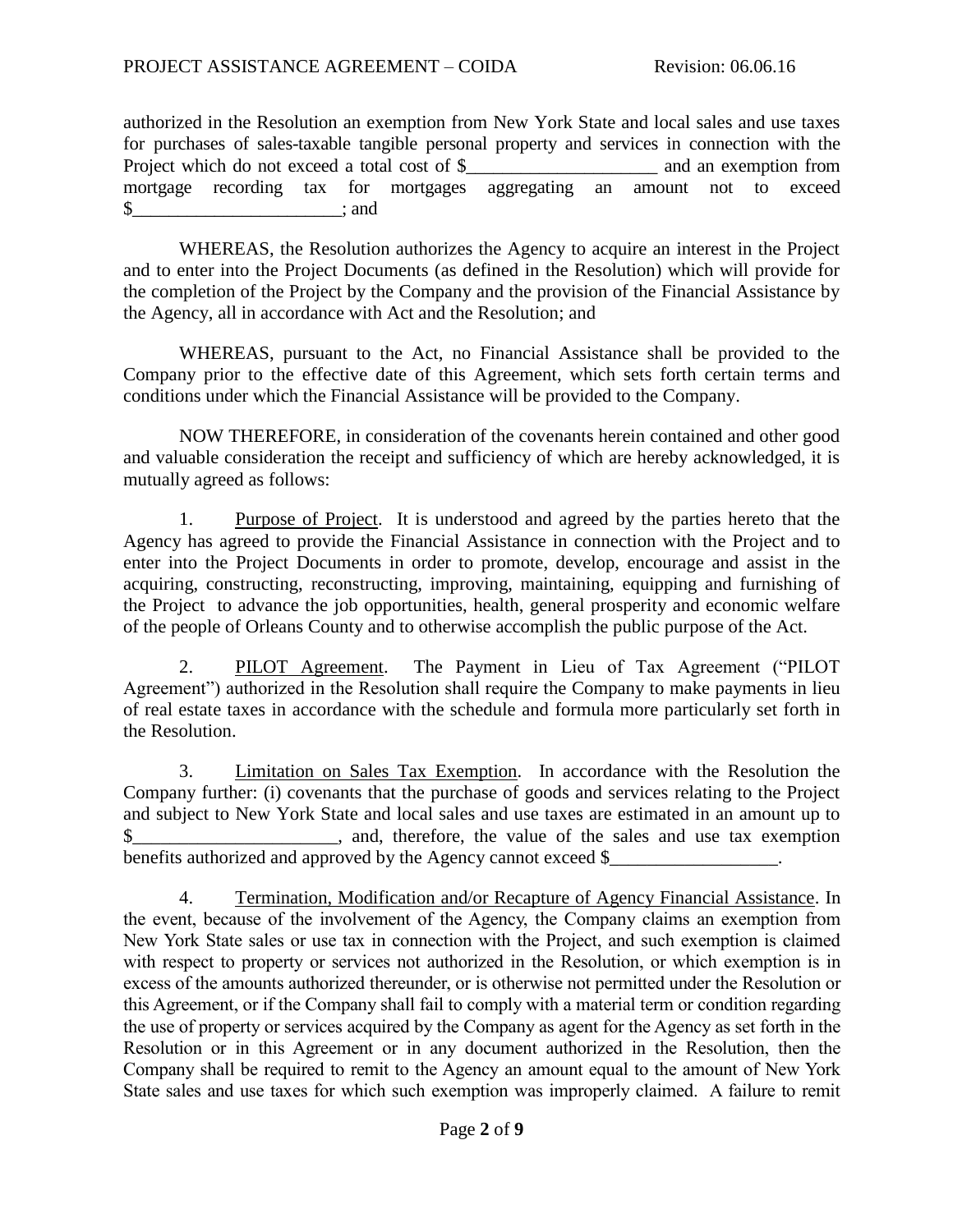such amounts may result in an assessment against the Company by the New York State Commissioner of Taxation and Finance of New York State sales and use taxes, together with any relevant penalties and interest. In addition to the foregoing, in the event the Company ceases to operate the Project (including a material alteration in the use of the Project, closure of the Project or reduction in the operations at the Project such that, in the Agency's judgment, the economic benefit to be derived from the Project is substantially impaired) or if there occurs a material non-compliance with or breach of the terms of this Agreement or the Project Documents, the Agency may, in its sole discretion, (i) revoke the designation of the Company and any agents of the Company (including, but not limited to, consultants, sub-contractors or equipment lessors of the Company) as agents for the Agency in connection with the Project and terminate the exemption from New York State and local sales and use taxes conferred with respect to the Project and/or (ii) require that the Company, commencing with the tax fiscal year next following such cessation of or change in operations or breach, make payments in lieu of taxes on the Project with respect to all applicable taxing authorities in such amounts as would be payable as real estate taxes levied on the Project if the Agency did not have an interest in the Project and/or (iii) require that the Company pay to the Agency an amount equal to all or a portion (as determined by the Agency in its discretion) of the total value of  $(x)$  all sales tax exemptions claimed by the Company and any agents of the Company, including, but not limited to, consultants, sub-contractors, or any equipment lessors of the Company under the authority granted under the Resolution, (y) any exemption from real estate taxes received by reason of the Agency's leasehold interest in the Project and/or (z) any exemption from mortgage recording tax received by reason of the Agency's involvement with the Project. If the Agency makes any of the foregoing determinations and requires a repayment of all or a portion of the Financial Assistance received by the Company, the Company agrees and covenants that it will (i) cooperate with the Agency in its efforts to recover or recapture any or all Financial Assistance obtained by the Company and (ii) promptly pay over any or all such amounts to the Agency that the Agency demands in connection therewith. Upon receipt of such amounts, the Agency shall then redistribute such amounts to the appropriate affected tax jurisdiction(s), unless otherwise agreed to by any affected tax jurisdiction.

5. Annual Reporting. As a condition to receiving the Financial Assistance, the Company agrees to deliver to the Agency on an annual basis a certified statement enumerating (i) the full time equivalent jobs retained and the full time equivalent jobs created as a result of the Financial Assistance, by category, including full time equivalent independent contractors or employees of independent contractors that work at the Project location, and (ii) the salary and fringe benefit averages or ranges for categories of jobs retained and jobs created. In addition, the Company shall report, on an annual basis, the value of Financial Assistance received and the amount of Project costs incurred and paid by the Company. The form of certification is attached as Exhibit B.

6. Compliance with Laws. By entering into this Agreement the Company certifies, under penalty of perjury, that the Company and any other owner, occupant, or operator receiving Financial Assistance for the Project is in substantial compliance with all applicable local, state and federal tax, worker protection and environmental laws, rules and regulations.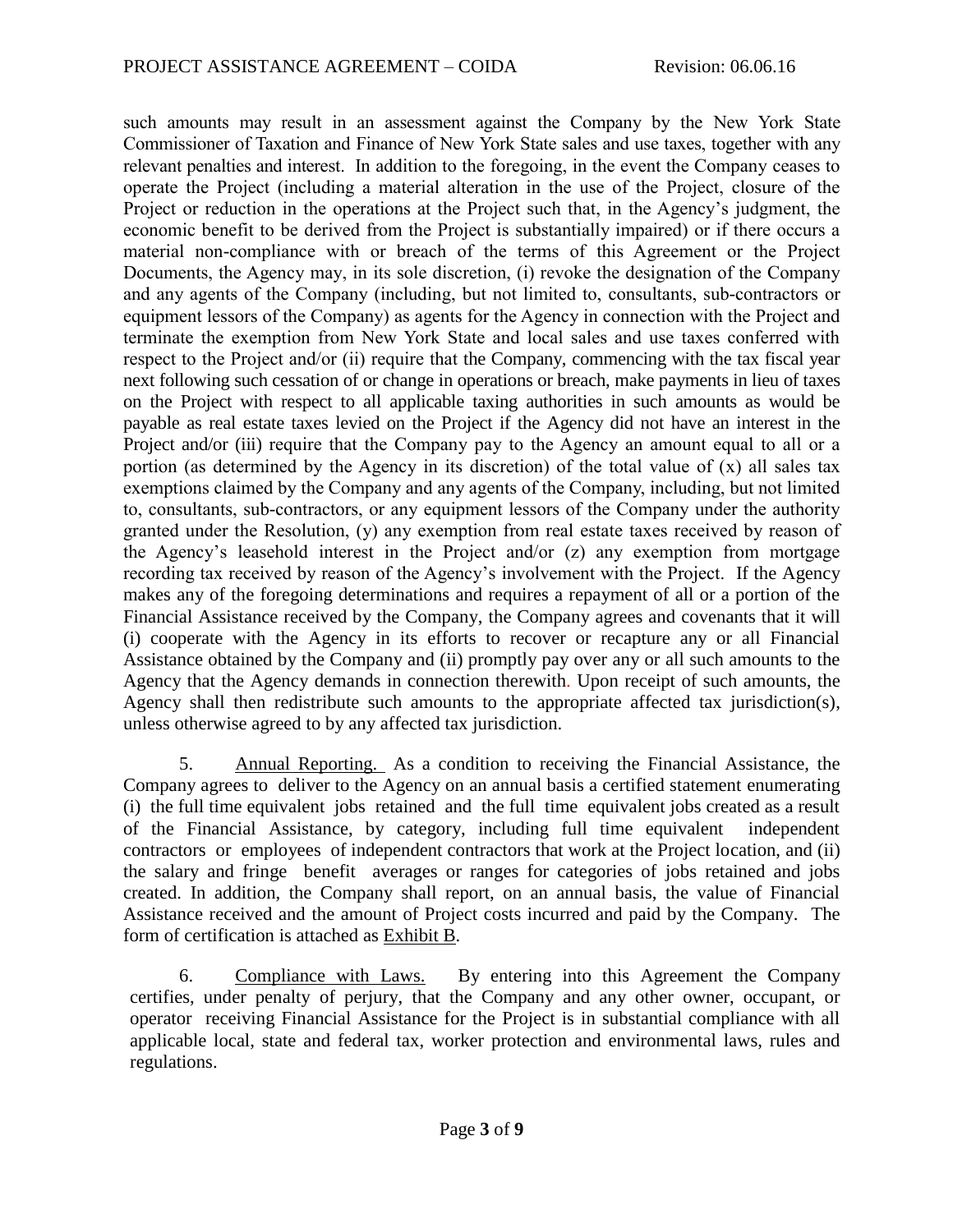7. Termination of Agreement. As set forth in the Resolution, in the event the Project Documents have not been executed by Company by the expiration date (as such date may be extended) or termination of the Resolution, the Company shall be required to pay all sales taxes which would have been levied in connection with the acquisition, construction and installation of all improvements of the real property and machinery and equipment which constitute the Project. This Agreement and any Financial Assistance shall terminate upon the termination or expiration of the Resolution (as the same may be extended), provided, however, that the obligation of the Company to provide reports for the time period for which any Financial Assistance was received in accordance with the Resolution and this Agreement shall survive such termination.

8. Survival. All warranties, representations, and covenants made by the Company herein shall be deemed to have been relied upon by the Agency and shall survive the delivery of this Agreement to the Agency regardless of any investigation made by the Agency.

9. Notices. All notices, certificates and other communications under this Agreement shall be in writing and shall be deemed given when delivered personally or when sent by certified mail, postage prepaid, return receipt requested, or by Federal Express, and shall be addressed to the Agency and the Company at the addresses set forth at the beginning of this Agreement or to such other address as any party may specify in writing to the other.

10. Amendments. No amendment, change, modification or alteration of this Agreement shall be made except in writing upon the written consent of the Company and the Agency.

11. Severability. The invalidity or unenforceability of any one or more phrases, sentences, clauses or sections in this Agreement or the application thereof shall not affect the validity or enforceability of the remaining portions of this Agreement or any part thereof.

12. Governing Law. This Agreement shall be governed by, and construed in accordance with, the laws of the State, without regard or reference to its conflict of laws principles.

13. Section Headings. The headings of the several Sections in this Agreement have been prepared for convenience of reference only and shall not control, affect the meaning of or be taken as an interpretation of any provision of this Agreement.

*(Remainder of page intentionally left blank)*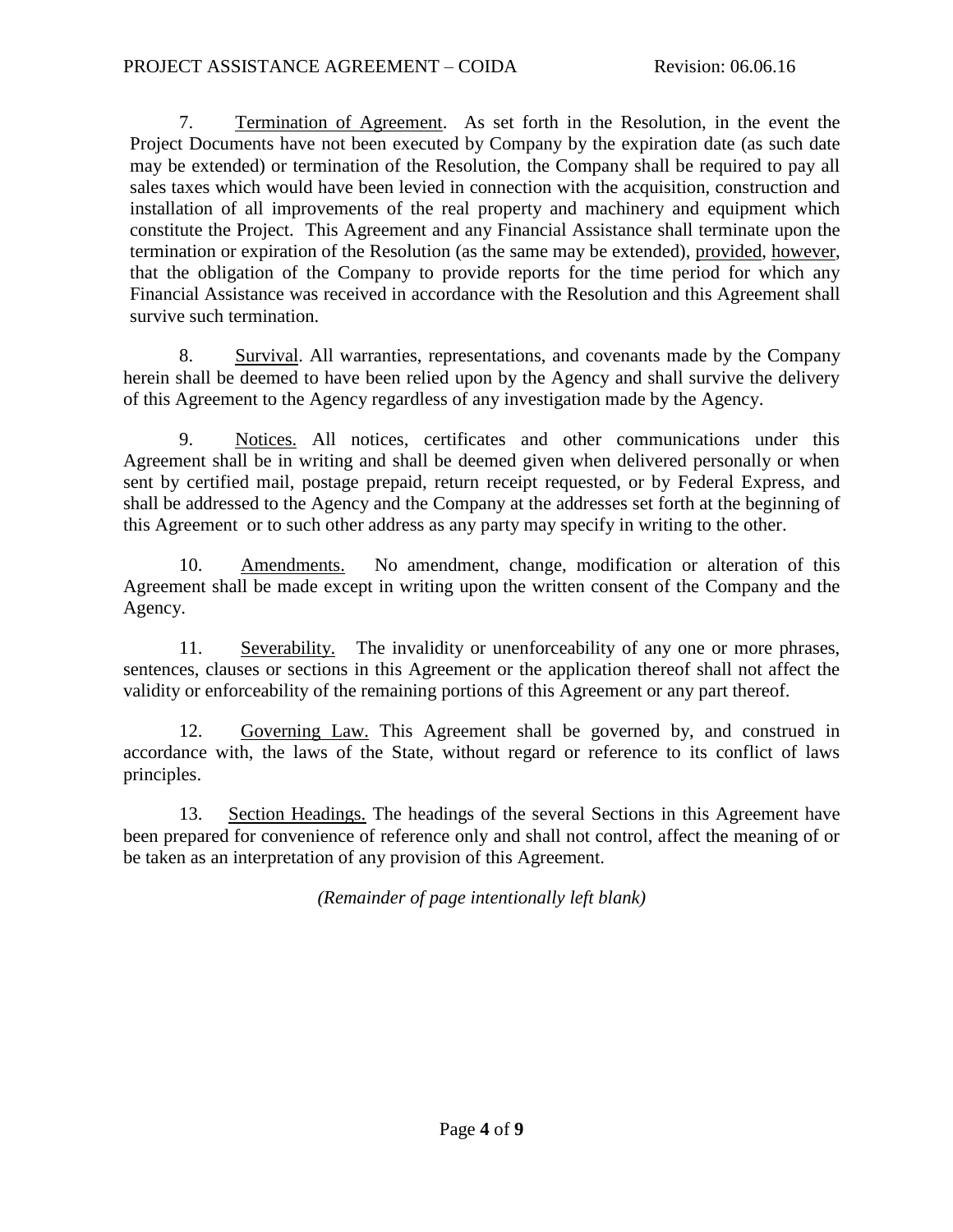*[Signature Page to Project Assistance Agreement]*

IN WITNESS WHEREOF, the parties hereto have executed this Agent Agreement as of the day and year first above written.

## **COUNTY OF ORLEANS INDUSTRIAL DEVELOPMENT AGENCY**

|                                                                                                                                                                                                                                | By: $\qquad \qquad$                                                                                                          |  |
|--------------------------------------------------------------------------------------------------------------------------------------------------------------------------------------------------------------------------------|------------------------------------------------------------------------------------------------------------------------------|--|
|                                                                                                                                                                                                                                |                                                                                                                              |  |
|                                                                                                                                                                                                                                | Its:                                                                                                                         |  |
|                                                                                                                                                                                                                                |                                                                                                                              |  |
|                                                                                                                                                                                                                                |                                                                                                                              |  |
|                                                                                                                                                                                                                                |                                                                                                                              |  |
| Dated: the contract of the contract of the contract of the contract of the contract of the contract of the contract of the contract of the contract of the contract of the contract of the contract of the contract of the con | By: $\qquad \qquad$                                                                                                          |  |
|                                                                                                                                                                                                                                | Name:<br><u> 1980 - Jan Barat, prima populație de la proprietat de la proprietat de la proprietat de la proprietat de la</u> |  |
|                                                                                                                                                                                                                                | Title:                                                                                                                       |  |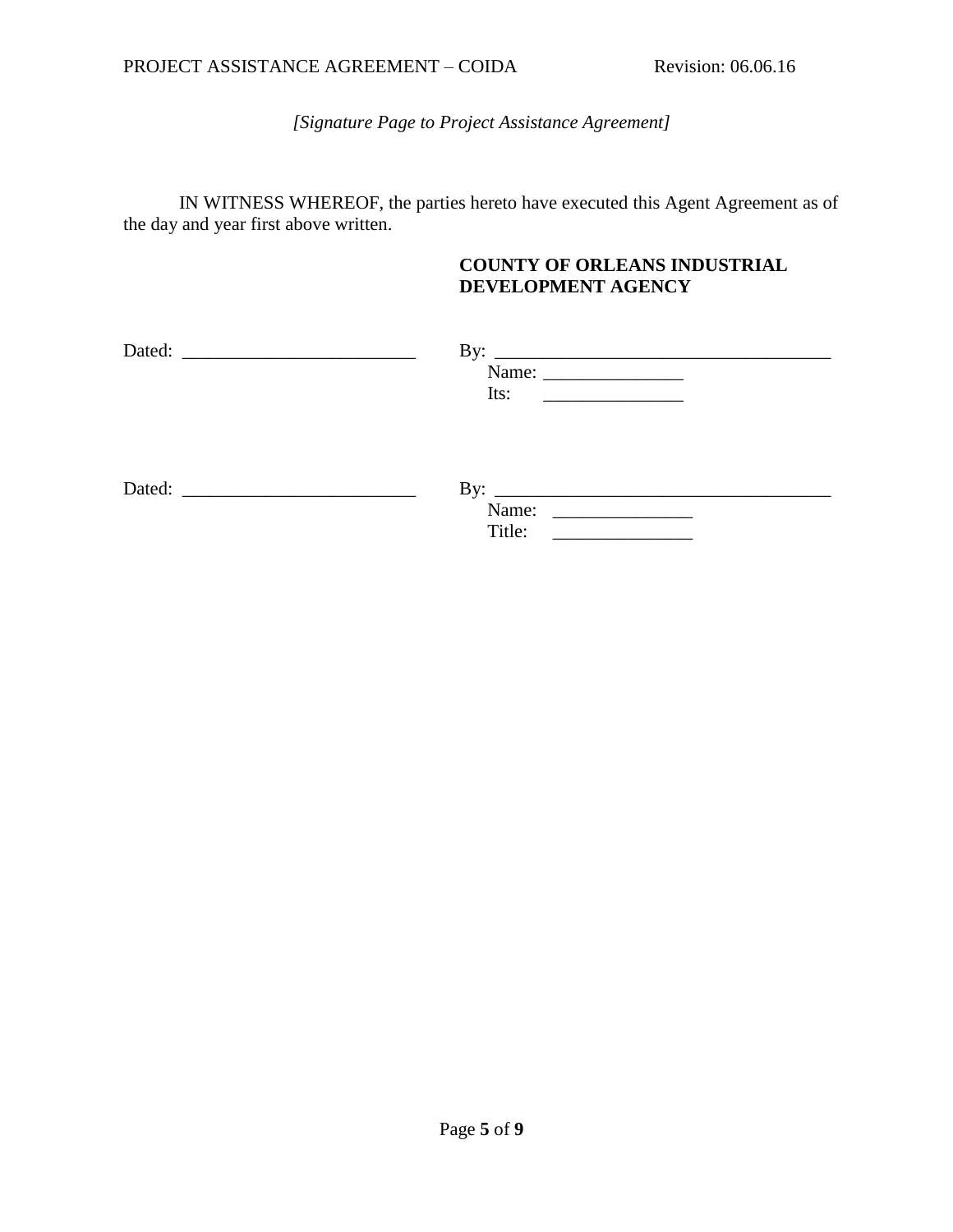# **SCHEDULE A**

Resolution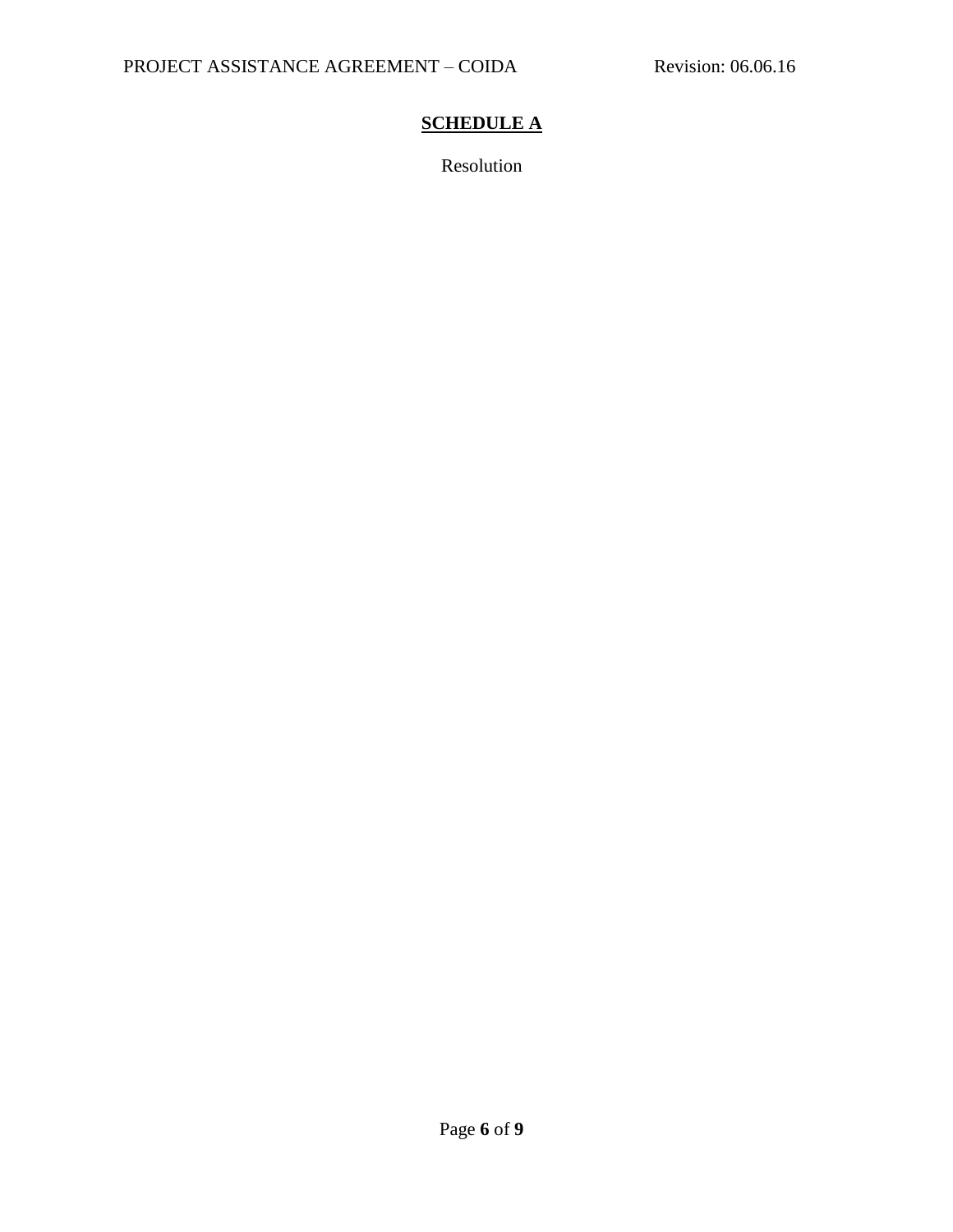# **SCHEDULE B**

### FORM OF ANNUAL EMPLOYMENT AND SALARY AND FRINGE BENEFITS AND RELATED PROJECT INFORMATION CERTIFICATION LETTER

 $\frac{1}{20}$ , 20

Re: County of Orleans Industrial Development Agency Annual Reporting Requirements

Dear :

The County of Orleans Industrial Development Agency (the "Agency") is currently providing assistance in connection with the Project.

The Agency is required to file an annual report with the New York State Comptroller providing information on its activities, and the activities of projects that are assisted by the Agency. In order for the Agency to compile that report, it is necessary that we obtain information relating to assistance provided and benefits derived from all entities that receive such assistance. Failure by the Agency to file the report information required by New York State could result in the Agency losing its ability to provide future assistance or the entity suffering claw-back provisions and forfeiting benefits previously received. Therefore, it is very important that this information be provided in an accurate and timely manner.

Attached please find a questionnaire to be completed and returned to the County of Orleans IDA by \_\_\_\_\_\_\_\_\_\_\_\_\_\_. If you have any questions regarding the required information, please do not hesitate to call our office.

We appreciate your assistance in this matter. A self-addressed stamped envelope is enclosed for your convenience or you may email it to \_\_\_\_\_\_\_\_\_\_\_\_\_\_\_.

Very truly yours,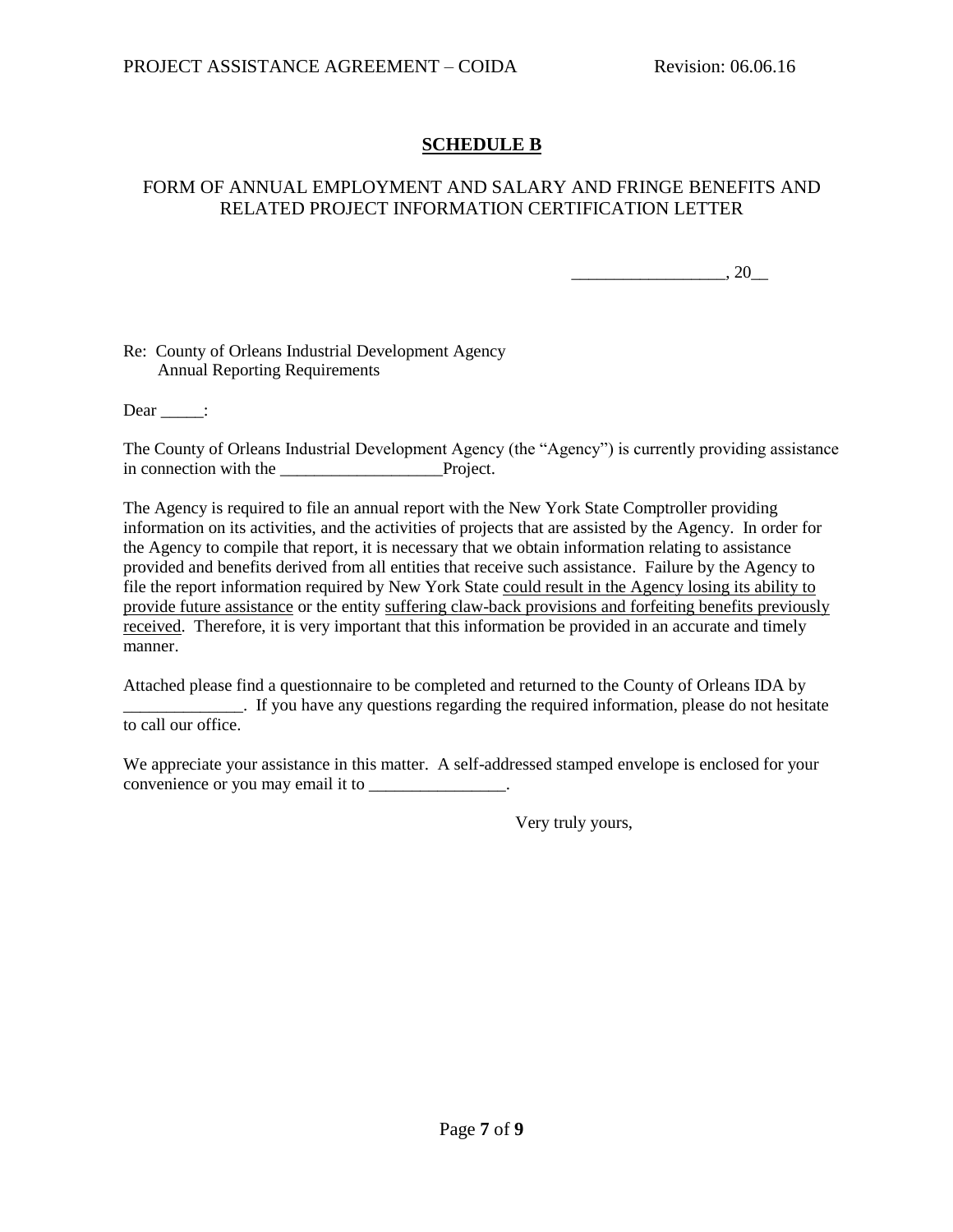Company name and address:

Project Name:

Company contact: Contact phone number: (Please correct any information above)

#### **Bond Financing Information**

**Who must complete:** all companies that have received Bond Financing on your Project during the reporting year. [ ] This does not apply to my Project-Continue to next section.

| Original principal balance of bond                             |               |
|----------------------------------------------------------------|---------------|
| Principal paid during 20                                       |               |
| Outstanding principal balance of bond<br>as of December 31, 20 |               |
| Interest rate on bond as of December 31, 20                    | $\frac{0}{0}$ |
| Final maturity date of bond                                    |               |
| Is the company a not-for-profit?                               | <b>Yes</b>    |

#### **Sales Tax Abatement Information**

**Who must complete:** all companies that have received Sales Tax Abatement on your Project during the reporting year.

[ ] This does not apply to my Project-Continue to next section.

Provide the amount of sales tax savings received  $\$\_$ 

# **[ ] Attach a copy of the ST-340 sales tax report that was submitted to New York State for the reporting period.**

## **Mortgage Recording Tax Information**

**Who must complete:** all companies that have received Mortgage Tax Abatement on your Project during the reporting year.

[ ] This does not apply to my Project-Continue to next section.

| The amount of the mortgage recording tax that was abated during 20 |
|--------------------------------------------------------------------|
|--------------------------------------------------------------------|

## **Job Information**

**Who must complete:** all companies that have continuing PILOT agreements, as well as other financial assistance.

[ ] This does not apply to my Project-Continue to next section.

For the fiscal year end 20\_\_\_ the number of full time equivalent employees ("FTE"), defined as employees that work 35 or more hours per week. Part-time permanent jobs of less than 35 hours per week will be converted to full-time equivalent jobs by dividing the number of part-time hours by 35. This also includes independent contractors or employees of independent contractors that work at the Project location at your facility by job category and average hourly wage and fringe benefits for each.